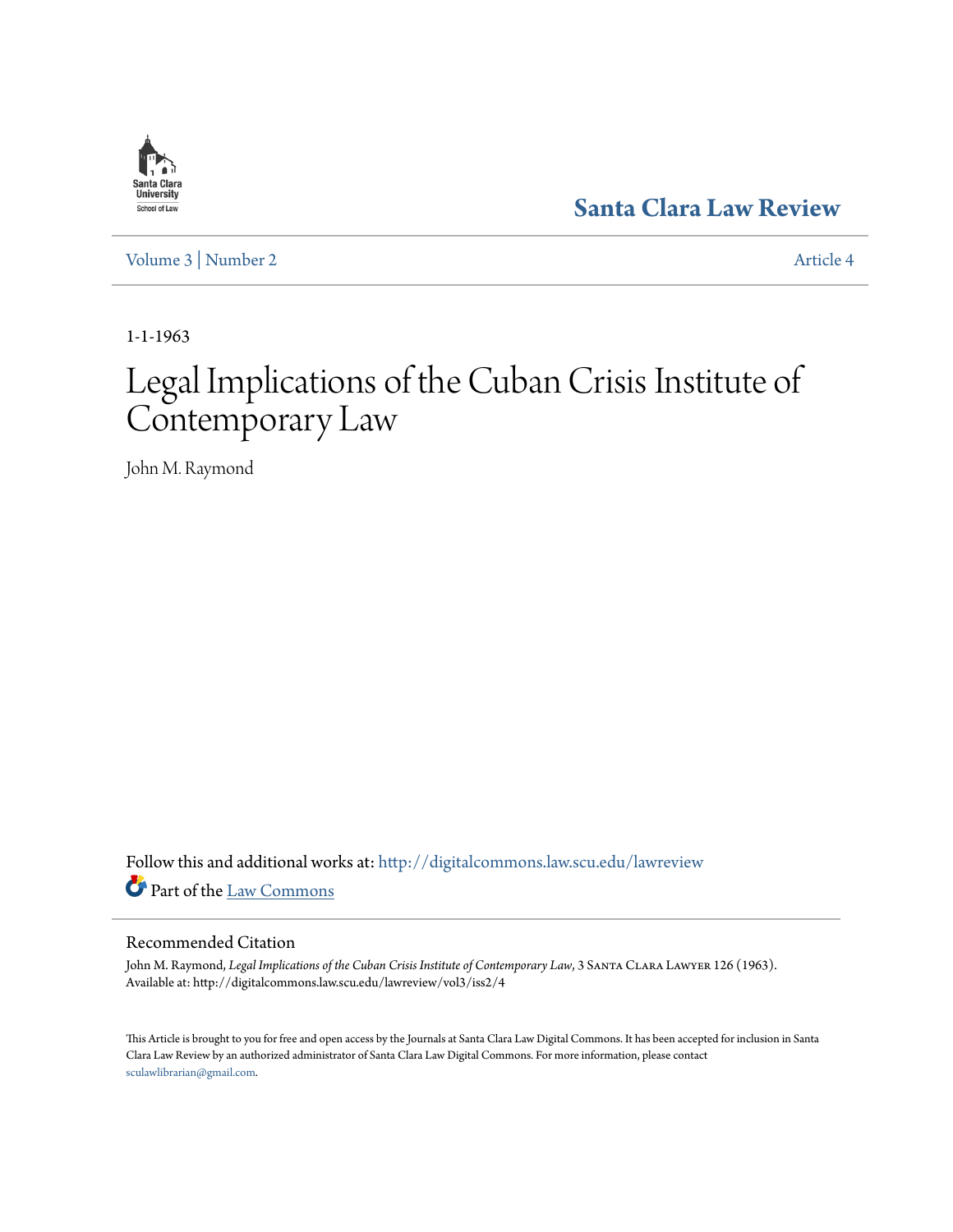## Legal Implications of the Cuban Crisis

The situation in Cuba which confronted this country last fall and the action taken to meet it are matters still vivid in our memory. The President of the United States succinctly and dramatically presented them during the course of his historic address to the nation. He began by stating that it had been clearly established that a series of offensive missile sites was then in preparation on that imprisoned island.

The purpose of these bases can be none other than to provide a nuclear strike capability against the Western Hemisphere. . **.** .In addition, jet bombers, capable of carrying nuclear weapons, are now being uncrated and assembled in Cuba, while the necessary air bases are being prepared. . **.** .To halt this offensive buildup, a strict quarantine on all offensive military equipment under shipment to Cuba is being initiated. All ships of any kind bound for Cuba from whatever nation or port will, if found to contain cargoes of offensive weapons, be turned back.1

The President also said he had "directed the continued close surveillance of Cuba and its military buildup," and announced that we would "regard any nuclear missile launched from Cuba against any nation in the Western Hemisphere as an attack by the Soviet Union on the United States requiring a full retaliatory response upon the Soviet Union."<sup>2</sup>

What legal implications are involved in thus imposing a quarantine against all shipping bound for Cuba, in directing a surveillance involving overflights of Cuba, and in treating the launching of a Soviet missile against another nation of the Western Hemisphere as if it were an attack upon the United States? The following discussion will attempt to answer these questions in some detail by examining their current legality and political background.

#### THE NATIONAL SECURITY

The last question will be considered first. By what right did the President commit this nation to treat an attack on some Latin-American country as an attack upon the United States? To this there is a quick answer.

The first of our current mutual defense pacts, the Inter-American Treaty of Reciprocal Assistance of 1947, generally referred to as the Rio Treaty, was complete authority for such a pronouncement by the President. All twenty Latin-American republics as well as the United States were parties to that treaty.

The High Contracting Parties agree that an armed attack by any State against an American State shall be considered as an attack against all the American States and, consequently, each one of the said Contracting Parties undertakes to assist in meeting the attack in the exercise of the inherent right of individual or collective self-defense recognized by Article 51 of the Charter of the United Nations. <sup>3</sup>

That treaty had the advice and consent of the Senate and under the Constitu-

<sup>&#</sup>x27; 47 **DEP'T STATE BULL.** 715, **716** (1962).

<sup>2</sup> 47 **DEP'T STATE BULL. 718** (1962).

<sup>&#</sup>x27;62 Stat. 1681, 1700 (1948).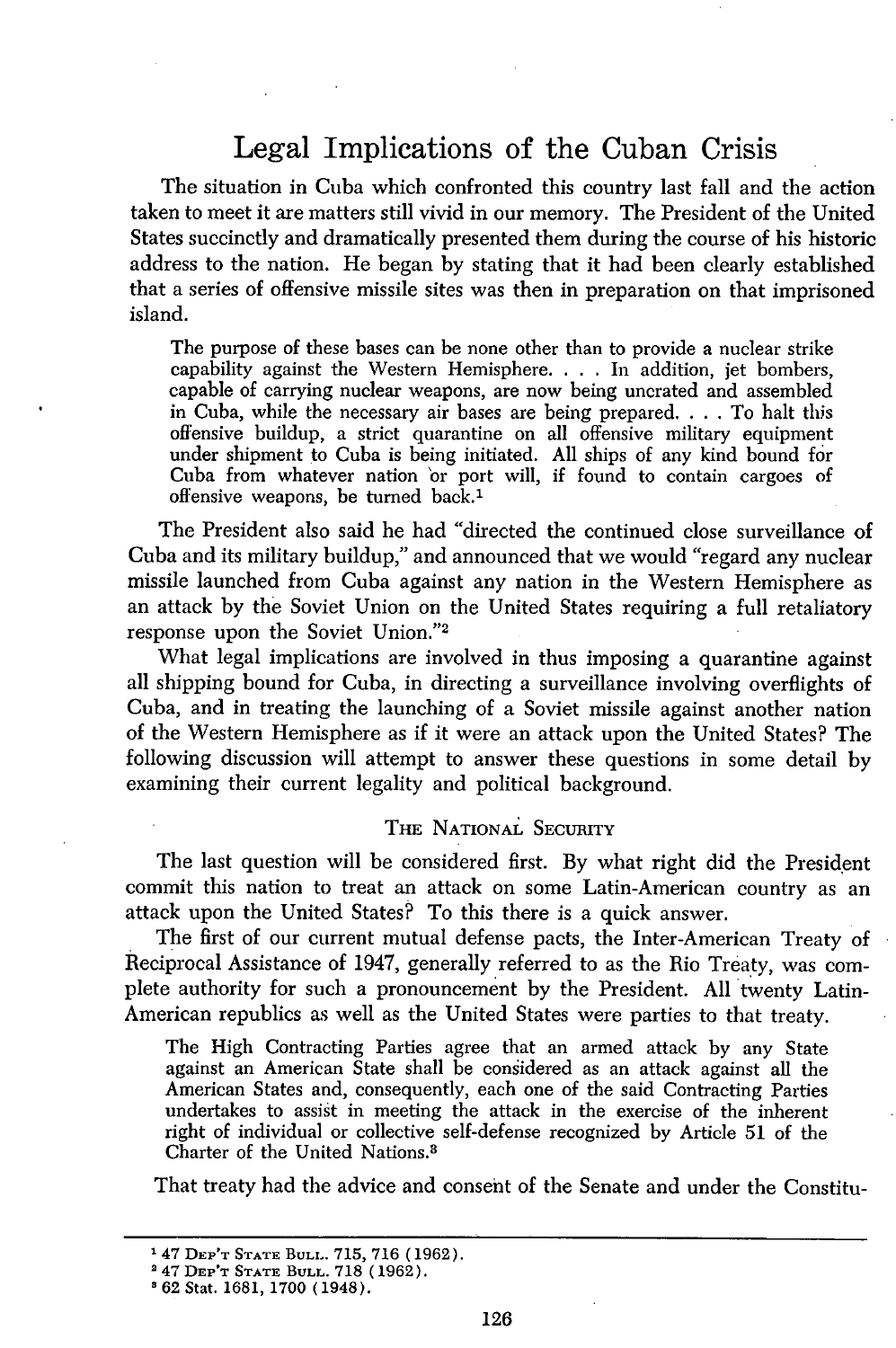*CONTEMPORARY LAW*

tion became the law of the land. 4 The President, as the Chief Executive and as Commander-in-Chief of the Armed Forces,<sup>5</sup> needed no further authority to make the statement he did regarding retaliation against the Soviet Union. We were internationally committed to this policy. Any other course of action might have subjected us to the accusation of violating our international obligation.

#### **AERIAL** SURVEILLANCE AND QUARANTINE

Aerial surveillance of Cuba is, in many respects, tied to the quarantine operation as far as the legal implications are concerned and should be treated together. Certainly the overflights would be an invasion of the airspace of Cuba,<sup>6</sup> just as action on the high seas to stop ships bound for Cuba would be an invasion of the rights of the state whose flag those ships were flying.<sup>7</sup>

There appears to be no question, however, that the President was supported by domestic law in his Cuban action. The Constitutional powers of the President as Commander-in-Chief of the Armed Forces are well known. Furthermore, in this matter, the President was assured of Congressional backing by the Joint Resolution of the Congress of October 3, 1962, which expressed the determination of the United States "to prevent in Cuba the creation . . . of an externally supported military capability endangering the security of the United States."<sup>8</sup>

More important to our discussion, nevertheless, are the problems raised by the international aspects of the Cuban affair. We shall deal with three of them in particular: the problem of our relationship with Latin America, questions involving the Charter of the United Nations, and legal issues under what is sometimes called customary international law.

In dealing with questions of international law it is often impossible to discuss the legal issues without giving some consideration to the political climate in which the law is to operate. It will be helpful, therefore, to first take a brief look at the political background of the resolution of the Latin-American Foreign Ministers meeting in Washington with Secretary Rusk, which authorized the socalled "quarantine."

#### POLITICAL BACKGROUND

In 1954 communism got a brief foothold in Guatemala. At that time the Organization of American States adopted a resolution which condemned the activities of the international communist movement as constituting intervention in American affairs and declared that "the domination or control of the political institutions of any American State by the international communist movement, extending to this hemisphere the political system of an extracontinental power,

**8 76** Stat. **697 (1962).**

**<sup>\*</sup> U.S. Const. art. VI.<br><sup>5</sup> U.S. Const. art. II, ∮∮ 1, 2.<br><sup>6 't</sup>The contracting States recognize that every State has complete and exclusive sovereignty over** the airspace above its territory." International Air Services Transit Agreement (Chicago Civil Aviation Agreement), Dec. 7, 1944, art. I, 59 Stat. 1693, to which the United States and Cuba are parties.<br><sup>7</sup> "Ships shall sail under the flag of one state only and . . . shall be subject to its exclusive

<sup>&</sup>lt;sup>7</sup> "Ships shall sail under the flag of one state only and . . . shall be subject to its exclusive jurisdiction on the high seas." Convention on the High Seas art. 6, para. 1, reproduced in 52 Am. J. **INT'rL** L. 842 **(1958).**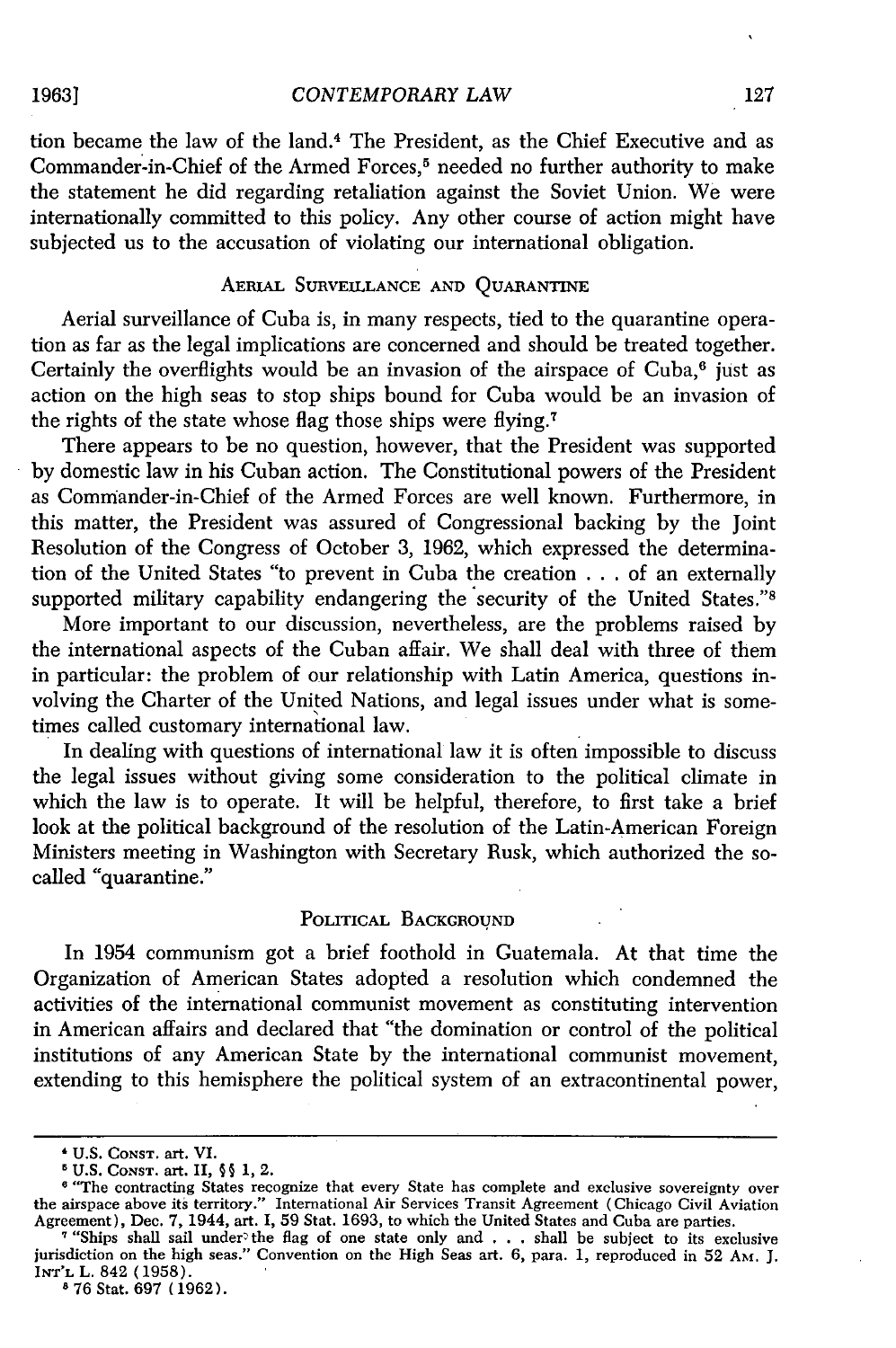would constitute a threat to the sovereignty and political independence of the American States, endangering the peace of America."<sup>9</sup>

The emphasis was clearly on intervention. Latin-Americans are intensely nationalistic and have a marked aversion to anything resembling intervention in the internal affairs of a state. This tendency was aggravated, to be sure, by our own acts in sending marines to disturbed areas in Latin-America during the early twentieth century. We had, however, renounced this policy in the Convention on Rights and Duties of States which we had entered into with the other American republics in 1933.10 In article 8 of the Convention we expressly committed ourselves to a very significant proposition: "No state has the right to intervene in the internal or external affairs of another." In 1954 the Latin-Americans would have considered any action or sanctions against Guatemala an intervention in its choice of government.

In 1960 at a meeting of the Foreign Ministers at San Jose, Costa Rica, we sought sanctions against Castro, yet all we could obtain at that time was another condemnation of intervention by extracontinental powers in affairs of an American state.<sup>11</sup> However, at Punta del Este in January 1962, after reiterating adherence to the principles of self-determination and non-intervention, the Foreign Ministers produced a resolution with teeth in it. The resolution stated that "the present Government of Cuba, which has officially identified itself as a Marxist-Leninist government, is incompatible with the principles and objectives of the inter-American system. [And] that this incompatibility excludes the present Government of Cuba from participation in the inter-American system."'12 The Ministers asked that steps be taken to adopt measures to carry out this resolution. Such steps were taken, and since then twenty instead of twenty-one states have acted in matters concerning the Organization of American States and related organs.<sup>13</sup>

It is against this background that we come to the action taken last October instituting aerial surveillance over Cuba and imposing the so-called quarantine on shipments of offensive weapons to Cuba. To deal now with the legal points involved in this action, we should turn to the Rio Treaty of 1947 on which such action was fundamentally based.

#### **THE** Rio TREATY OF 1947

A concept of hemispheric solidarity in the matter of defense had been taking shape during the early forties. That concept was finally incorporated in the Act of Chapultepec of March 3, 1945,14 which was the master plan for the Rio Treaty. The Treaty stated its paramount purpose to be: "to assure peace, through adequate means, to provide for effective reciprocal assistance to meet armed attacks against any American State, and . .. to deal with threats of aggression against

<sup>&#</sup>x27;30 DEP'T **STATE BULL.** 638 (1954).

**<sup>10</sup>**49 Stat. 3097 (1936).

<sup>&</sup>lt;sup>11</sup> See 43 DEP'T STATE BULL. 407 (1960).

<sup>&</sup>lt;sup>12</sup> 46 DEP'T STATE BULL. 278, 279, 281 (1962).

<sup>147</sup> DEP'T **STATE BULL.** 591, 592 (1962).

<sup>&</sup>quot;12 DEP'T **STATE BULL.** 339 (1945).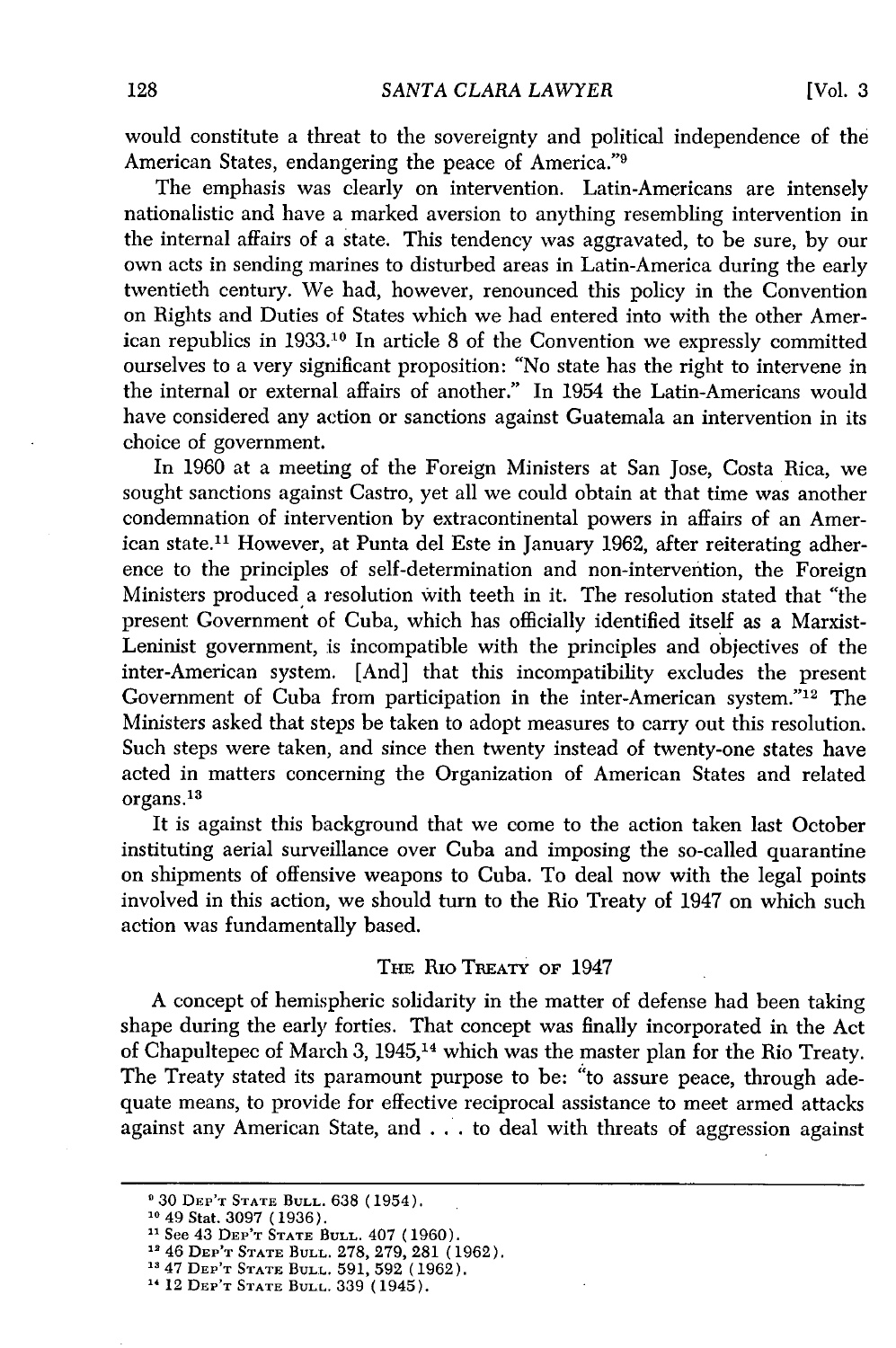any of them."<sup>15</sup> We are not here concerned with the provisions dealing with armed attack but rather with those designed to assure the peace of the Americas and to deal with any threat of aggression.

Article 6 of the Rio Treaty recognized that a nation's security and integrity could be threatened by other means than armed attack.

If the inviolability of the territory or the sovereignty or political independence of any American State should be affected by an aggression which is not an armed attack . **.** . *or by any other fact or situation that might endanger the peace of America,* the Organ of Consultation shall meet immediately in order to agree on the measures which . . . should be taken for the common defense and for the maintenance of the peace and security of the Continent.<sup>16</sup>

The measures on which the Organ of Consultation might agree include partial or complete interruption of sea and air communications, and the use of armed force.<sup>17</sup> The consultations mentioned shall take place at meetings of Ministers of Foreign Affairs of the American republics, whose decisions shall be by twothirds vote.<sup>18</sup> Complete information concerning activities undertaken or contemplated for the purpose of maintaining inter-American peace and security are to be reported immediately by the parties to the Security Council of the United Nations. 19 It was further provided that this function of consultation might be carried out "provisionally" by the Governing Board of the Pan American Union,<sup>20</sup> which is now the Council of the Organization of American States.<sup>21</sup>

Acting pursuant to these provisions, the Council met on October 23, 1962 at the Pan American Union in Washington. At the end of a full day's discussion, it adopted a momentous resolution, which was immediately reported to the Security Council of the United Nations. That resolution called for the immediate dismantling and withdrawal from Cuba of all missiles and other weapons with any offensive capability and recommended that the member states, in accordance with articles 6 and 8 of the Rio Treaty, take all measures, individually and collectively, including the use of armed force, which they may deem necessary to ensure that the Government of Cuba cannot continue to receive from the Sino-Soviet powers military material and related supplies which may threaten the peace and security of America, "and to prevent the missiles in Cuba with offensive capability from ever becoming an active threat to the peace and security of the Continent." $22$  All voted in favor of this resolution save the representative of Uruguay, who abstained since he lacked instructions due to failure of communications with his government.<sup>23</sup>

This resolution was precisely in accordance with the provisions of the Rio Treaty. It was in line with the purpose of the Treaty "to assure peace . . . and

#### **1963]**

**<sup>&</sup>quot;1** 62 Stat. 1681, 1699-1700 (1948). **1"** 62 Stat. 1681, 1701 (1948). Emphasis supplied.

<sup>&</sup>quot;62 Stat. 1681, 1701 (1948).

<sup>&</sup>quot;62 Stat. 1681, 1702 (1948). **1"** 62 Stat. 1681, 1701 (1948).

**<sup>20 62</sup>** Stat. 1681 ,1702 (1948). **<sup>21</sup>**Charter of the Organization of American States, Apr. 30, 1948, arts. 51, 52, [1952] 2 U.S.T. **&** O.I.A. 2394 (effective Dec. 13, 1951).

<sup>12</sup> 47 **DEP'T STATE BULL.** 723 **(1962).**

<sup>2</sup> 47 **DEP'T STATE BULL. 722 (1962).**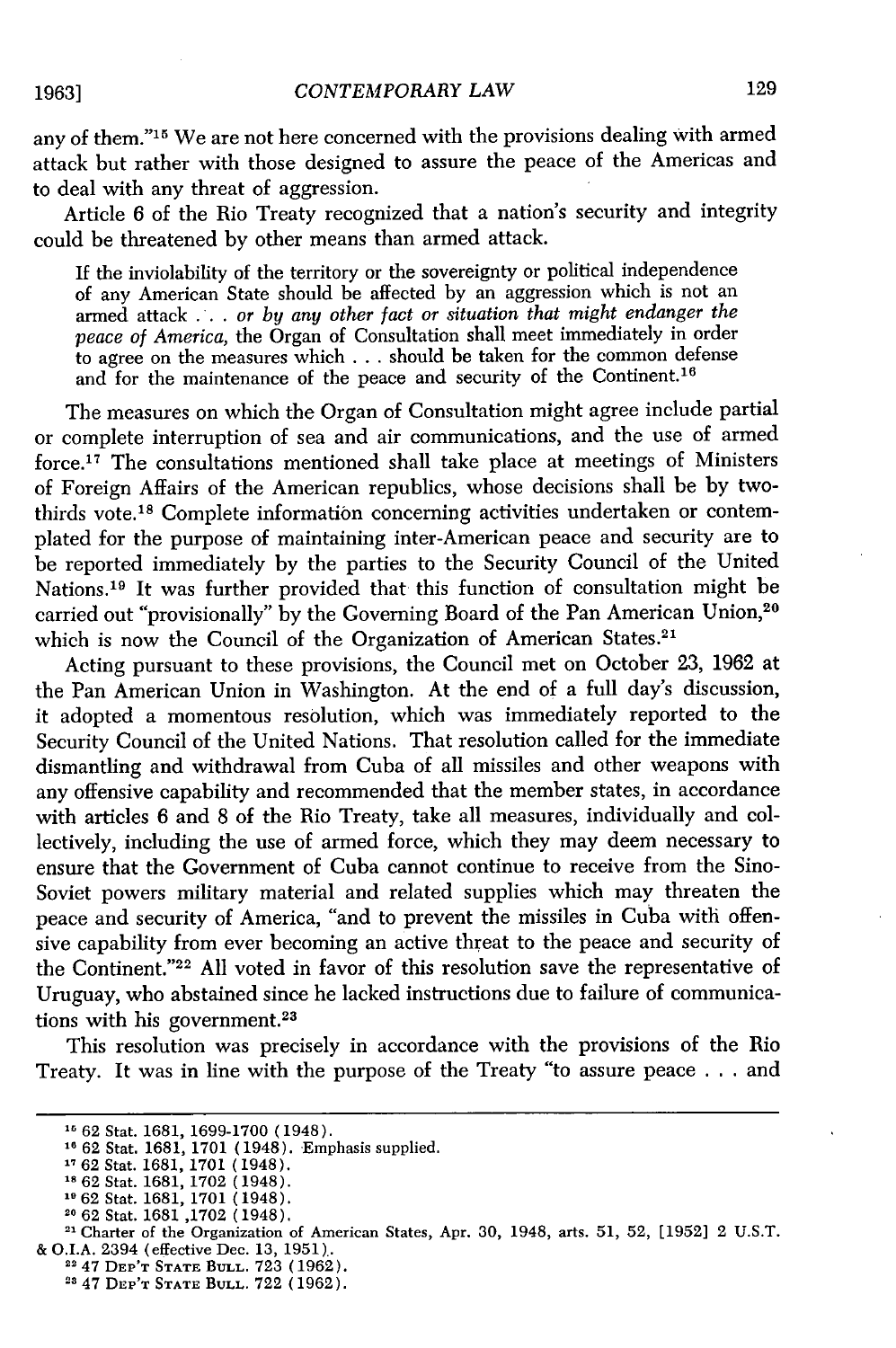to deal with threats of aggression against any of" the American states; $24$  it was taken because of a "situation that might endanger the peace of America,"25 and it was designed "for the maintenance of the peace and security of the Continent."<sup>26</sup> Thus, the measures authorized were those specified in article 8.

Politically, the Foreign Ministers had come a long way from their vague condemnations of communist intervention. In January 1962 they had barred Cuba from the association with the American republics; by October they were ready to invoke sanctions of the most extreme nature authorized by the Rio Treaty. Had we been forced to act without this collective blessing of the use of armed force given by the Latin-American nations, they would quite likely have viewed whatever we might have done as "intervention" in Cuban affairs, in violation of our 1933 commitment so frequently reiterated. Regardless of any legal justification we might have had, we would probably have been branded by them as an illegal aggressor. In the solution of this international problem where political bodies (such as the Organization of American States and the United Nations) were bound to play so large a role, there had to be a marriage of law and politics to achieve a result acceptable to international society.

The resolution clearly was broad enough to cover the action of the United States, both as to the quarantine and to the surveillance. However, it might also be noted with respect to the surveillance that at an informal meeting held on the second and third days of October 1962, the Latin-American representatives had already taken the position "that it is desirable to intensify individual and collective surveillance of the delivery of arms and implements of war and all other items of strategic importance to the communist regime of **Cuba.."27**

Thus the procedures prescribed by our hemispheric commitments were followed, and proper authorization was obtained to legalize what might otherwise have been construed as a breach of our non-intervention agreement. But the question still remains, how does this resolution of October 23, 1962 and the action taken by the United States pursuant thereto square with the Charter of the United Nations?

#### UNITED NATIONS **CHARTER**

When the Charter was being drafted in San Francisco in 1945, the Act of Chapultepec already had. been approved. That Act had recommended the very sort of regional arrangement that was later incorporated in the Rio Treaty. It specifically provided that the "use of armed force to prevent . . **.** aggression" constituted actions which might appropriately be taken by the regional arrangement.28 Was this arrangement consistent with article 52 of chapter VIII of the Charter of the United Nations, which authorized the use of regional arrangements for "dealing with such matters relating to the maintenance of international peace and security as are appropriate for regional action, provided that such

**<sup>2 62</sup> Stat. 1681, 1699-1700** (1948).

<sup>25</sup>**62** Stat. **1681, 1701** (1948). **<sup>26</sup>62** Stat. **1681, 1701** (1948).

**<sup>27</sup>**47 DEP'T **STATE BULL. 599, 600 (1962). <sup>28</sup>**12 **DEPT. STATE BULL. 339 (1945).**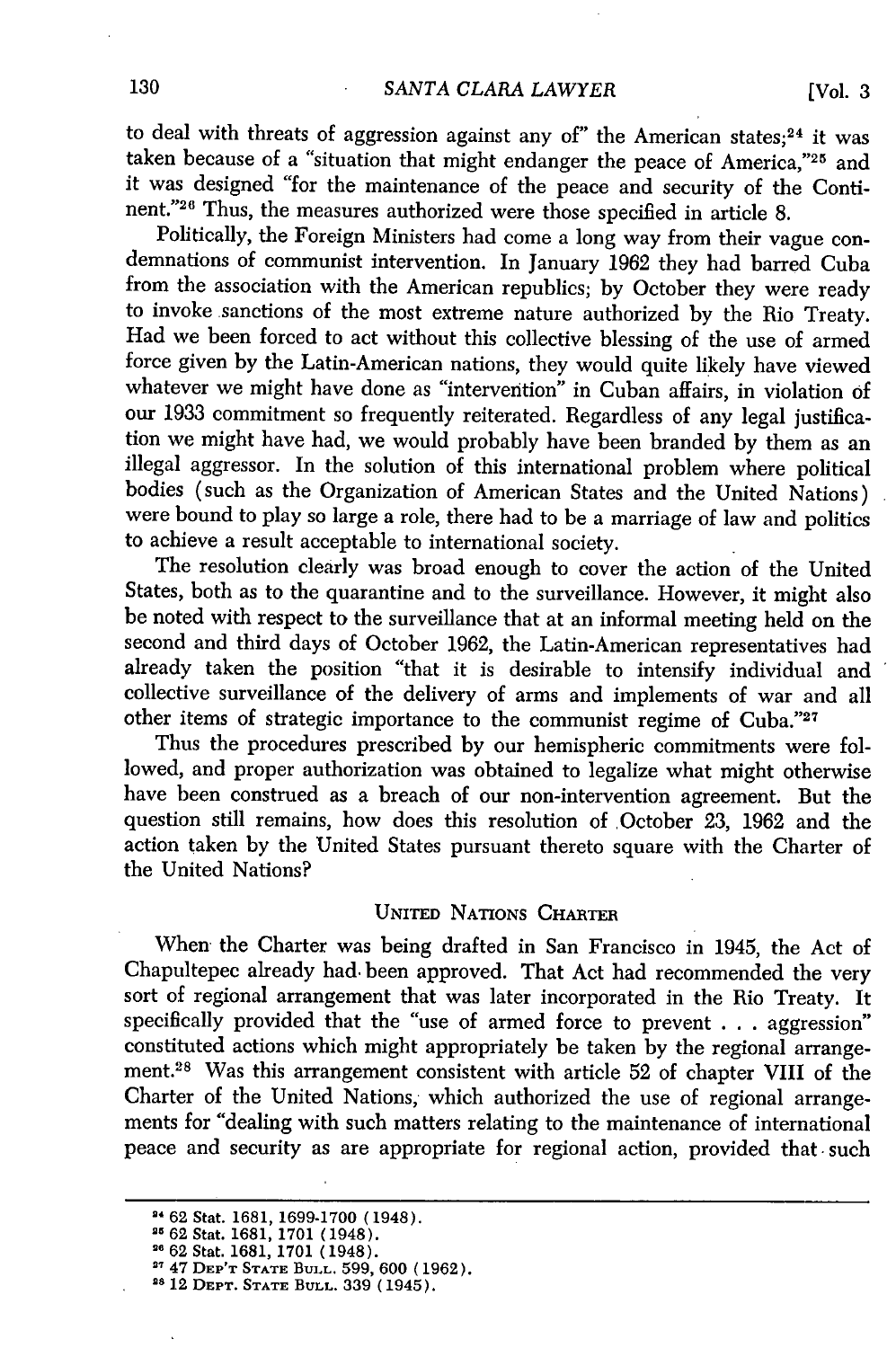arrangements **. . .** and their activities are consistent with the Purposes and Principles of the United Nations?"29

At San Francisco the Colombian delegate made a statement before the drafters of the Charter concerning the application of article 52 to the proposed inter-American system.

The Act of Chapultepec provides for the collective defense of the hemisphere. **. ..**Consequently such action as [the American States] may take to repel aggression, authorized by the article is legitimate for all of them. Such action is in accord with the Charter, by approval of the article, and a regional arrangement may take action, provided it does not have improper purposes as, for example, joint aggression against another state. From this, it may be deduced that the approval of this article implies that the Act of Chapultepec is not in contravention of the Charter.<sup>30</sup>

The above statement was not challenged, and it is clear from the history of the negotiations that nothing in the Charter's provisions about regional arrangements should be interpreted to inhibit action authorized and taken under the Rio Treaty as long as the purpose of the action was proper.

The "Purposes and Principles" of the United Nations are found in the preamble and article 1 of the Charter. The preamble states the determination of the peoples of the founding states "to unite our strength .. .to ensure . ..that armed force shall not be used, save in the common interest." Article **1** includes among the purposes of the United Nations, "to maintain international peace and security, and to that end: to take effective collective measures for the prevention and removal of threats to the peace." The collective action taken in October 1962 was taken to prevent and to remove a threat to the peace of the hemisphere that would have resulted from the introduction and emplacement of potentially annihilating weapons. Those weapons were not to be used in the common interest. The action we took was designed to ensure that they were not used for any other purpose, and thus was calculated to maintain international peace and security. This was precisely in accord with the purposes and principles of the Charter.

Article 2 of the Charter enjoins members to "refrain in their international relations from the threat or use of force . . . in any . . . manner inconsistent with the Purposes of the United Nations." It was the *Soviet-Cuban* combine that was using a threat of force in a manner inconsistent with the purposes of the United Nations. *Our* action was taken to remove that threat and to secure the peace.

The only other article that might have a bearing upon this discussion is article 53. Article 53 provides that the Security Council may utilize regional arrangements for "enforcement action under its authority." However, it further states that "no enforcement action shall be taken under regional arrangements without the authorization of the Security Council." The question is thus posed whether "enforcement action" as used in this latter clause refers to the enforcement action previously mentioned in the article; that is, to action *authorized*

<sup>29</sup>The Charter of the United Nations is found at 59 Stat. 1031 (1945).

**<sup>30</sup>**Information and text of statement furnished by the Department of State.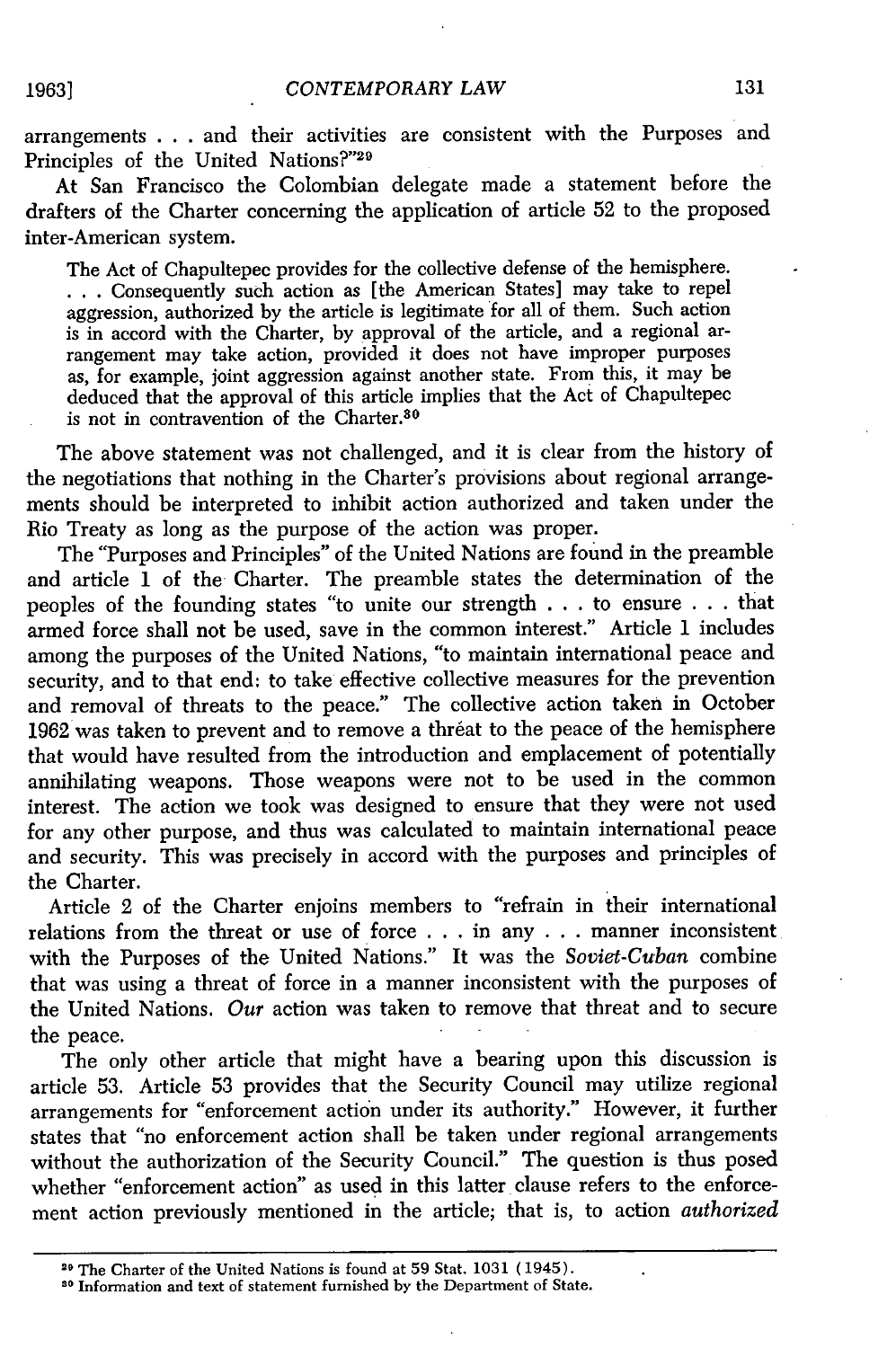*by the Security Council,* or whether it refers to any action that might be described as enforcement action even though not initiated by the Security Council.

The Security Council has itself settled this point. In 1960 it rejected the notion that sanctions against the Dominican Republic, invoked by recommendation of the Organization of American States, were "enforcement action" as the term is used in article **53.31** It reached a like decision on the sanctions against Cuba early in 1962 growing out of the Punta del Este Conference mentioned earlier.<sup>32</sup> Furthermore, a recent decision of the International Court of Justice<sup>33</sup> seems to have interpreted the term as used in the Charter to mean only action ordered by the Security Council under chapter VII. Nothing, however, was done by the Security Council under chapter VII in the case of Cuba. Article 53 is, therefore, not applicable, and the inexorable conclusion would seem to be that not only was the action of last October taken pursuant to the provisions of the Rio Treaty, it was also wholly consistent with the Charter of the United Nations.

#### CUSTOMARY INTERNATIONAL LAW

There remains one further question; a question which, it would seem, the general public considers the only question: Was the blockade legal under international law apart from what our organizational treaties may have provided?

A blockade is usually a war measure employed against an enemy. What this country did was clearly not a blockade in that sense. In the nineteenth and early twentieth centuries there were a number of instances of so-called "pacific blockades," which involved blockading the commerce of another country with which the blockading state was at peace. These were designed to bring economic pressure to bear in order to enforce redress of certain wrongs.<sup>34</sup> They were called "pacific" because no war was declared or prosecuted by the one party, and the other could treat it as a measure consistent with peace, thus avoiding the outbreak of war.<sup>35</sup>

A serious problem of a pacific blockade came in those instances where ships of third parties were also stopped. Frequently this practice was protested by the third party's government. Indeed, the United States protested such action against its flag vessels when Japan, prior to the outbreak of hostilities, imposed

<sup>&</sup>lt;sup>81</sup> The Soviet Delegate took the position that the San Jose resolution of the Organization of American States calling for sanctions against the Dominican Republic was "enforcement action" and must be approved by the Security Council as provided by art. 53. The Council did not accept this view and merely took note of the resolution. U.N. SECURITY **COUNCIL OFF.** REc. 14th year, 893d meeting 3-5 (S/4491) (1960).

**<sup>32</sup>**By letter dated March 8, 1962, addressed to the President of the Security Council (U.N. Doc. No. S/5086) the Permanent Representative of Cuba took the position that the resolution adopted at Punta del Este in January, 1962, was "enforcement action" and required authorization of the Security Council. Although the question was thus brought to the attention of the Security Council it took no action in the matter.

**<sup>&</sup>quot;8** Certain Expenses of the United Nations, [1962] I.C.J. Rep. 151, 56 AM. J. **INT'L** L. 1053, 1062-63 (1962).

<sup>&</sup>lt;sup>84</sup> Giraud, Pacific Blockade up to the Time of Foundation of the League, LEAGUE OF NATIONS OFF. J., 8th Ass. 841 (1927).

**<sup>35</sup>**2 **HYDE, INTERNATIONAL LAW** 1667-68 (2d rev. ed. 1945).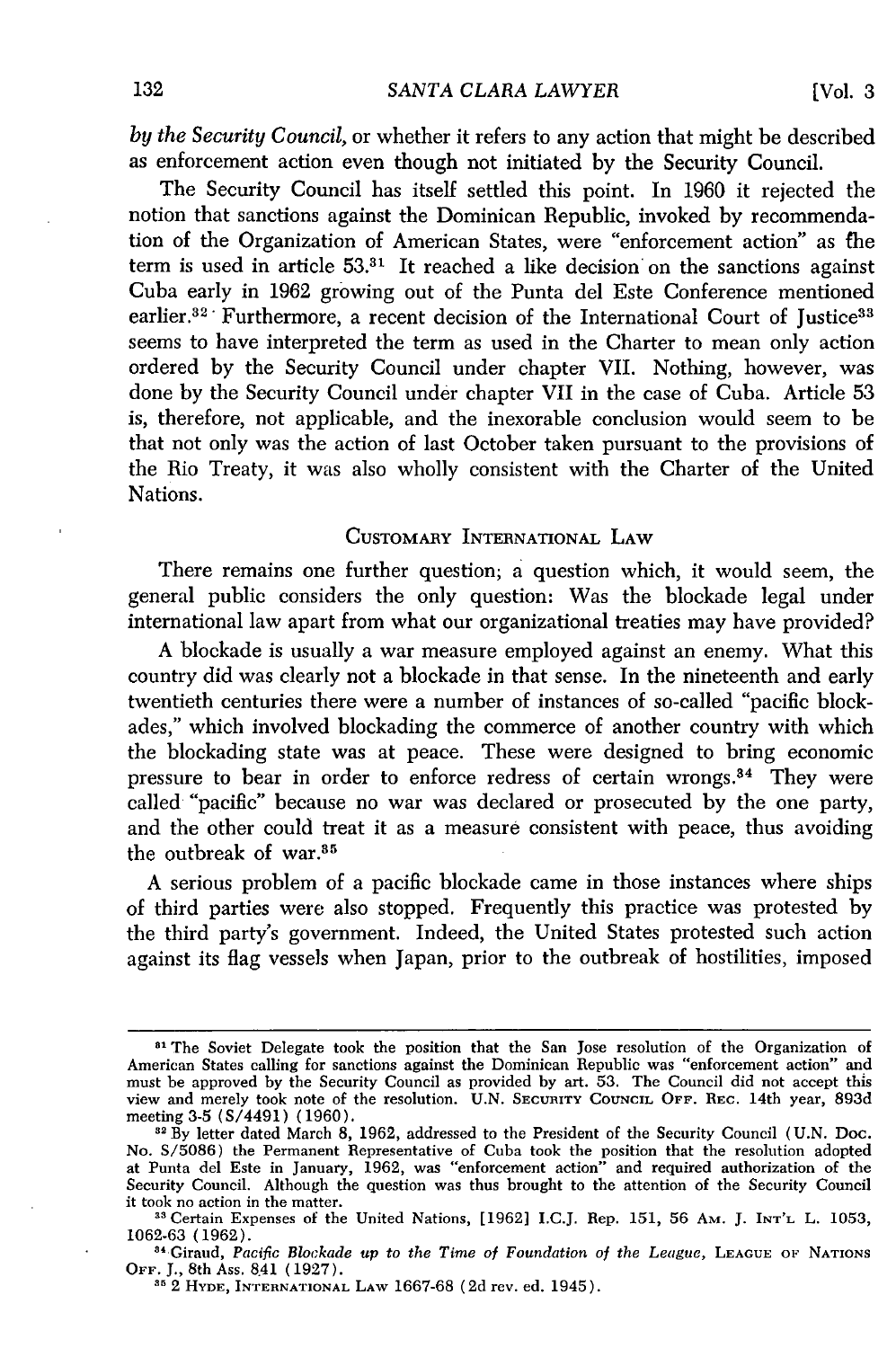a pacific blockade of Chinese ports. We protested even though our ships were stopped only for the purpose of checking identification papers.<sup>36</sup>

The use of our Navy and Air Force last fall against shipping headed for Cuba was neither a blockade of war nor a pacific blockade. It should be noted that both of these measures are aimed at the *commerce* of the other state in order to deprive it of imported goods as well as revenues from the sale of exports, thus bringing *economic* pressure to bear on the situation. With Cuba we specifically proclaimed we were *not* stopping legitimate commerce, only the importation of offensive missiles and other weapons of aggression.<sup>37</sup> In fact, practically no Cuban shipping was involved. The measures were primarily directed against shipping of third states, particularly the Soviet Union.

Our government has for these reasons chosen not to call our action a blockade, but a "quarantine,"38 which is as good a term as any. It might be well to recall at this point that, in 1937, President Roosevelt spoke of a "quarantine" when seeking to prevent the spread of lawlessness and war throughout the world.<sup>39</sup> In substance our conduct during the Cuban crisis was a preventive measure, short of war, designed to inhibit the dispersal of offensive missiles and nuclear bomb capabilities in an area of the world heretofore free of them. It was adopted to remove a threat to international peace and security, and its thrust was against those states responsible for the creation of that threat. Whether it be called a blockade, a quarantine, or something else, no one can point to anything in international law that forbids this type of action. On the contrary, it is wholly within the principles adopted by the nations of the world in the Charter of their organization.

#### **CONCLUSION**

During World War I, Sir Samuel Evens, speaking of the general principles governing the right of restriction of the commerce of third states, pointed out the inherent flexibility of international law.

[T]he boundary of the law of nations has been extended from time to time to adapt itself to new and ever-changing conditions. This law must from its nature have room for expansion **....** It never had or could have the quality of immutability attributed to the laws of the Medes and Persians. It could not be confined within artificial limits like an Act of Parliament. It has the essence and qualities of a living organism like the common law of this realm. <sup>40</sup>

It is submitted that in the action taken to save the peace and security of the Western Hemisphere and, indeed, of the world, the United States has written a new chapter in international law by a sound, albeit novel, application of those of its principles which are basic to the collective security arrangement of the Rio Pact and to the purposes and principles of the United Nations.

<sup>&</sup>lt;sup>30</sup> 7 Hackworth, Digest of International Law 9 (1940)<br><sup>37</sup> 47 Dep't State Bull. 715, 716-18 (1962).

<sup>&</sup>lt;sup>38</sup> 47 DEP'T STATE BULL. 716 (The President), 721 (Secretary Rusk), 725 (Ambassado<br>Stevenson), 764-65 (Legal Adviser of the Department of State) (1962).

**<sup>11</sup>** President Franklin D. Roosevelt's Chicago speech of October 5, 1937, reproduced in material part in BROCKWAY, BASIC DOCUMENTS **IN** UNITED STATES FOREIGN POLICY 116-17 (1957).

**<sup>10</sup>** Quoted in The Lenora and Other Vessels, [1918] I.C.J. Rep. 182, 202-04, and in 7 HACK-WORTH, DIGEST **OF** INTERNATIONAL LAW 4-5 (1940).